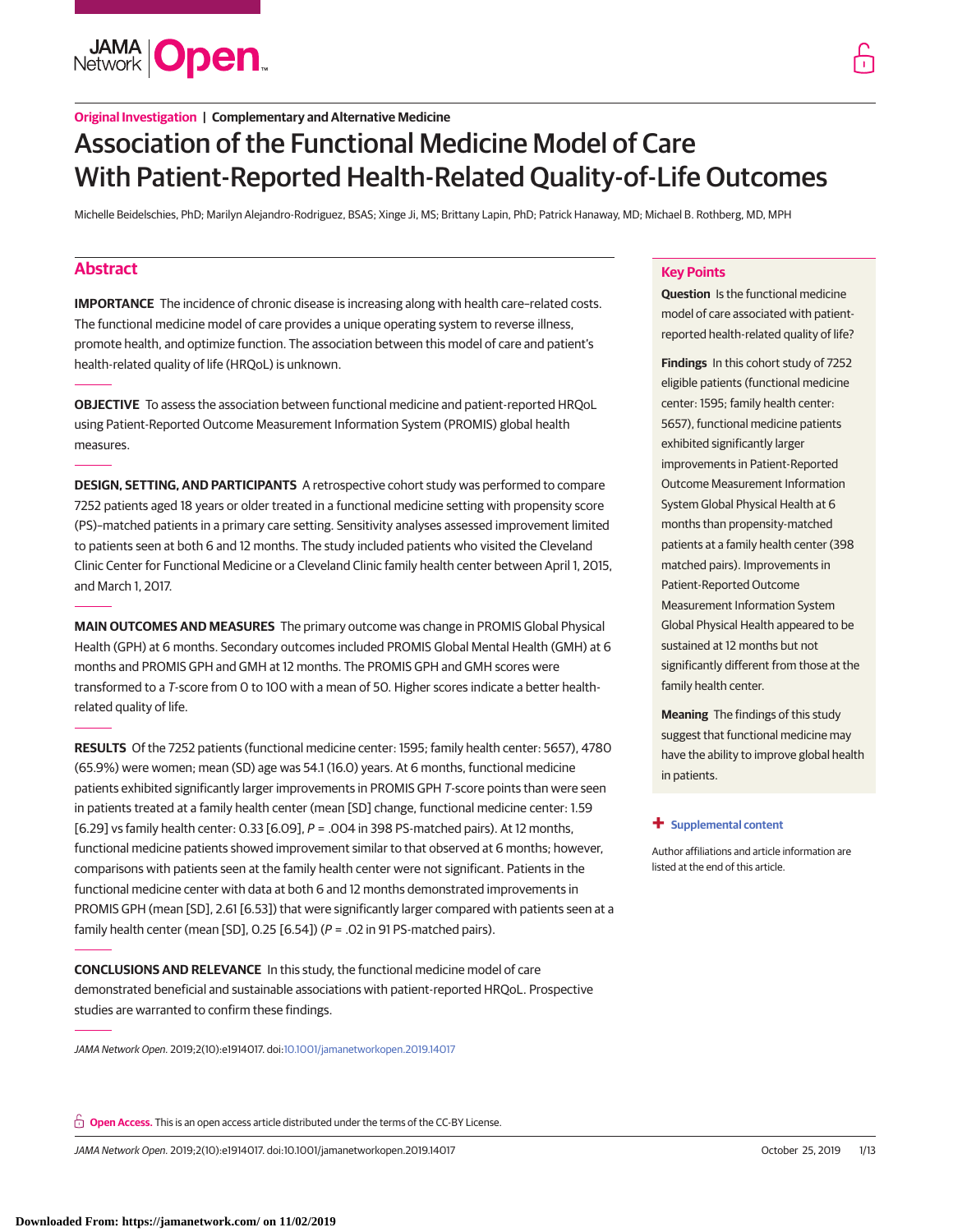## **Introduction**

Chronic disease is challenging health in the United States with nearly 100 million people having 1 or more chronic conditions in 2014.<sup>1</sup> These individuals contribute to 90% of the nation's annual health care expenditure.<sup>1</sup> Chronic disease is a major contributor to health care costs owing to the need for disease management<sup>2</sup> and care for elderly individuals.<sup>3</sup> Without new approaches that focus on reversing chronic disease, our current health care model will become economically unsustainable.<sup>4</sup>

Nutrition and lifestyle choices can be used to manage chronic disease<sup>5</sup>; however, their use as a first-line therapy has historically been challenging for primary care physicians because most feel underequipped to deliver lifestyle recommendations<sup>6</sup> despite the fact that nutrition and lifestyle are a foundation for most guidelines. There are various reasons for this feeling of inadequate preparation, including nutrition education level, $7$  confidence in the available nutrition evidence,  $8,9$ and time with the patient.

Moreover, many chronic diseases are not diseases per se, but rather descriptions of symptoms or laboratory abnormalities. Conventional care is focused on managing symptoms of disease (eg, hypertension, abnormal blood glucose level), but underlying causes are rarely identified.

The functional medicine model of care provides an operating system that works to reverse illness, promote health, and optimize function by addressing underlying causes, symptoms, and functional imbalances in interconnected biological networks.<sup>10</sup> These imbalances may impair principal biological functions (assimilation, defense and repair, energy production, biotransformation, communication, transport, and structural integrity) that result from geneenvironment interactions, including lifestyle, environmental toxins, and the microbiome. Functional medicine removes triggers for illness and provides inputs to restore and optimize health. Functional medicine also addresses social determinants, including the psychological, emotional, and spiritual aspects of health and disease.<sup>11</sup> A foundation of functional medicine is the use of food as medicine to prevent, treat, and reverse chronic disease. The functional medicine model of care may have the ability to improve patient's health-related quality of life (HRQoL), including physical function and well-being. Therefore, the purpose of the present study was to investigate the association between the functional medicine model of care and HRQoL by comparing functional medicine with care received in a family medicine setting.

# **Methods**

## **Study Design and Population**

A single-center retrospective cohort study was conducted to evaluate the longitudinal association of HRQoL in patients seen at Cleveland Clinic Center for Functional Medicine (hereafter, Center for Functional Medicine) vs receiving primary care at Cleveland Clinic Twinsburg Family Health Center (hereafter, Family Health Center). **Figure 1** summarizes the study design and exclusion criteria. Patients were eligible for the study if they were 18 years or older and visited a clinician at the Center for Functional Medicine or the Family Health Center between April 1, 2015, and March 1, 2017. Patients must also have had a baseline Patient-Reported Outcome Measurement Information System (PROMIS) Global Physical Health (GPH) score and at least 1 follow-up score determined within a year of their initial visit, either at 6 months (mean [SD], 182 [30] days) or at 12 months (365 [30] days). This study followed the Strengthening the Reporting of Observational Studies in Epidemiology [\(STROBE\)](http://www.equator-network.org/reporting-guidelines/strobe/) reporting guideline for cohort studies.<sup>12</sup> The study protocol was reviewed and approved by the institutional review board of Cleveland Clinic Foundation in Cleveland, Ohio. Because this was a minimal risk study using data collected for routine clinical practice, a waiver of informed consent and Health Insurance Portability and Accountability Act authorization was granted.

 $\stackrel{\curvearrowright}{\cap}$  JAMA Network Open. 2019;2(10):e1914017. doi:10.1001/jamanetworkopen.2019.14017 (Reprinted) October 25, 2019 2/13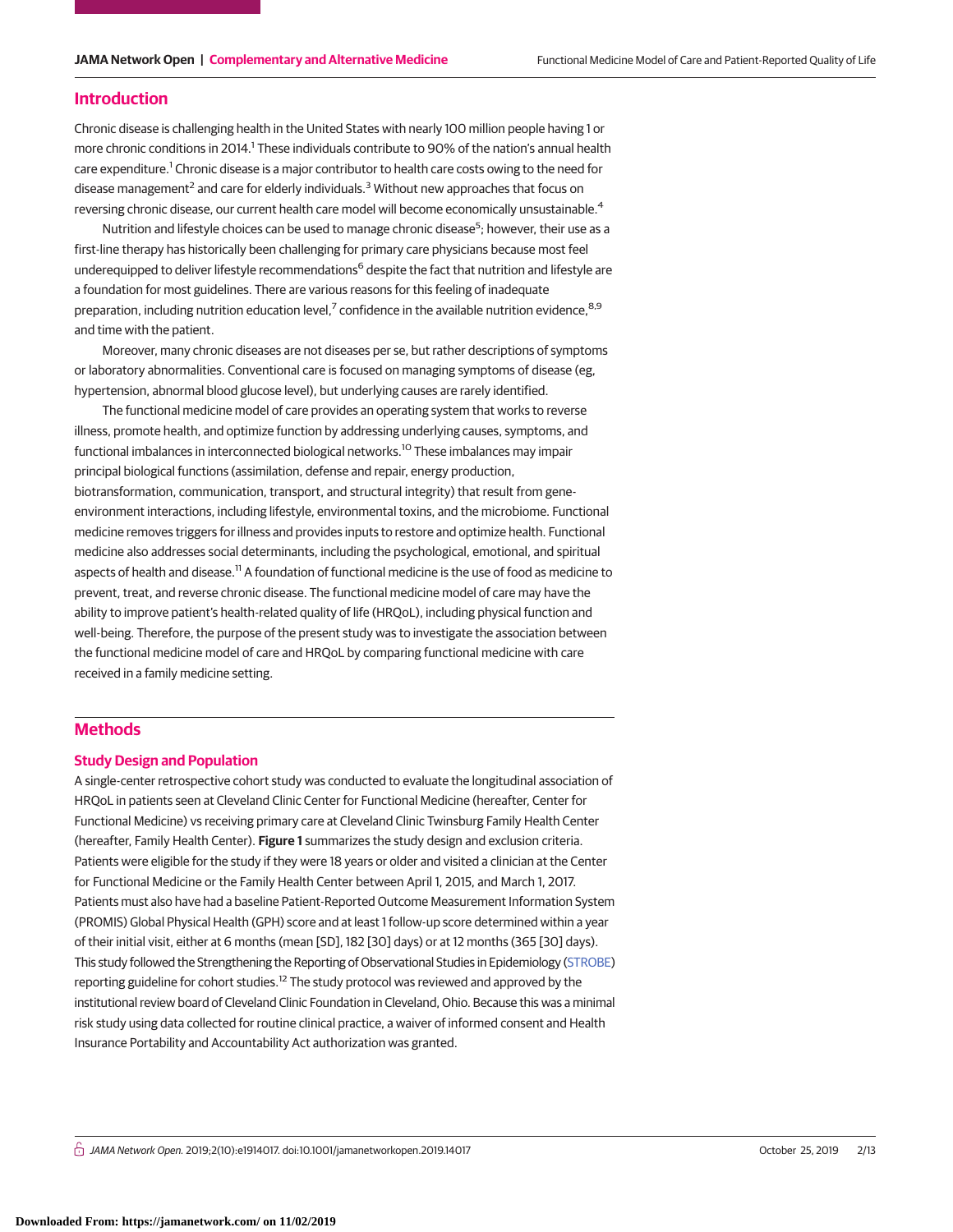#### **Data Source and Measures**

The Knowledge Program Data Registry of Cleveland Clinic provided the data used in these analyses.<sup>13</sup> The Knowledge Program Data Registry was responsible for the systematic collection of patientreported outcomes at all Cleveland Clinic sites throughout the study period.<sup>13</sup> Data on patient demographics and comorbidities were obtained from the electronic health record and race/ethnicity was typically self-reported. Data were deidentified and then securely stored. Approximate household income was estimated using the median income by zip code based on 2010 census data.

Patients' HRQoL was measured using PROMIS Scale, version 1.2 Global Health (PROMIS GH). PROMIS, funded by the National Institutes of Health Roadmap Initiative, is a psychometrically validated dynamic system that measures self-reported health across multiple domains in patients with a wide range of diseases and demographic characteristics.<sup>14</sup> PROMIS GH is a set of selfadministered questions that measure physical, mental, and social health, and it provides a measure of overall health.15,16 Higher scores indicate a better health-related quality of life. PROMIS GH comprises 10 items and produces 2 summary scores: Global Physical Health (GPH) and Global Mental Health (GMH). The GPH measure includes 4 items on physical health, physical functioning, pain intensity, and fatigue, whereas, the GMH comprises 4 items on overall quality of life, mental health, satisfaction with social activities, and emotional problems. PROMIS physical function measures are sensitive enough to detect longitudinal changes due to targeted clinical interventions and able to distinguish among diverse chronic diseases.<sup>17,18</sup> Summary scores are centered on the 2000 US



E&M indicates evaluation and management; GMH, Global Mental Health; GPH, Global Physical Health; and PROMIS, Patient-Reported Outcome Measurement Information System.

 $\bigcap$  JAMA Network Open. 2019;2(10):e1914017. doi:10.1001/jamanetworkopen.2019.14017 (Reprinted) October 25, 2019 3/13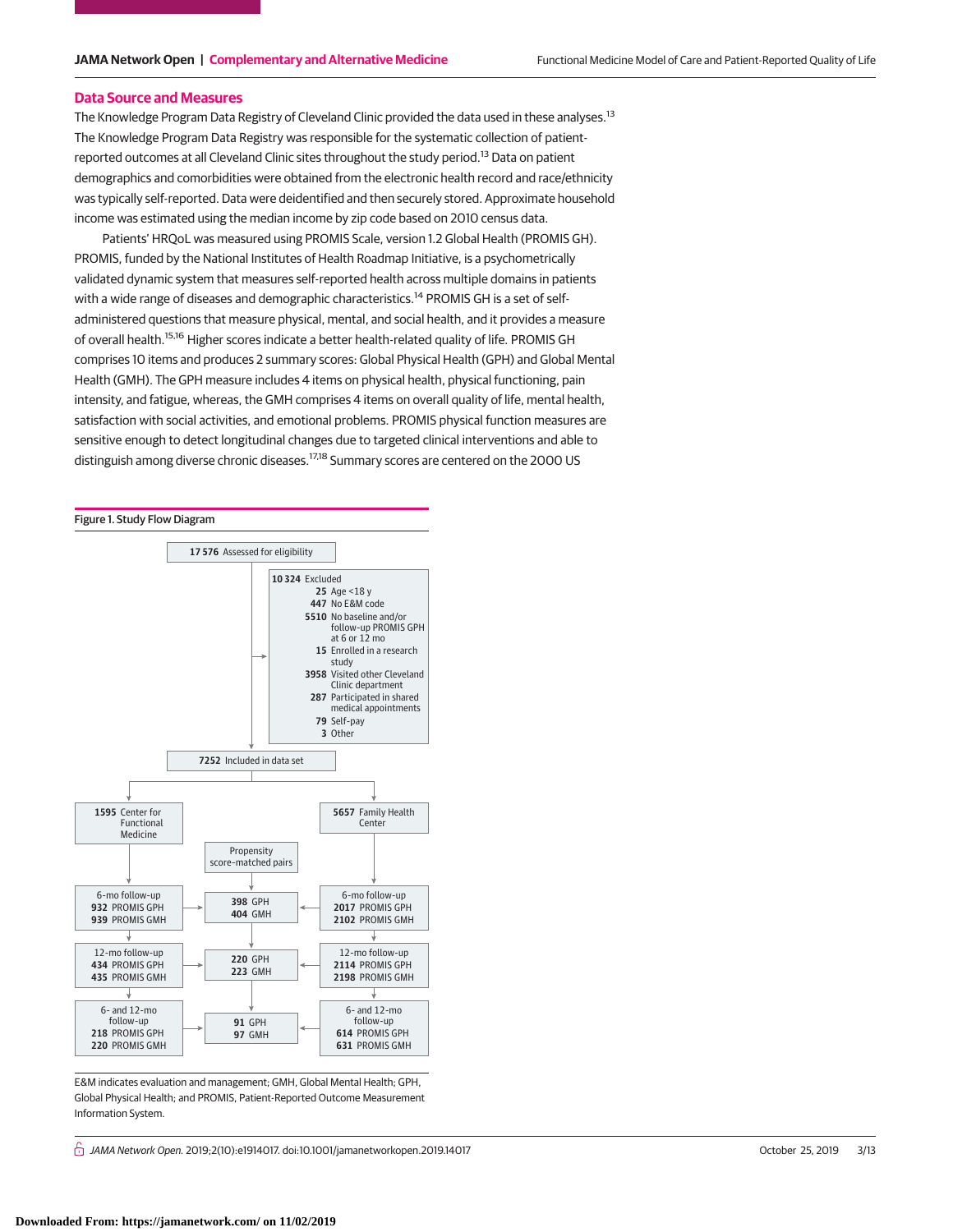Census with respect to age, sex, educational level, and race/ethnicity and are transformed to a T-score with a mean (SD) of 50 (10).<sup>14</sup> Changes of 5 points suggest a meaningful or clinically important change; higher scores indicate a better HRQoL.<sup>19,20</sup> Patients were prompted to complete scores at each visit either through the patient portal before the visit or in the waiting room using a tablet. Patients visiting the Center for Functional Medicine were typically encouraged to schedule follow-up visits every 3 months, as needed, for up to 1 year. Patients without scores at specific time points were excluded from the present study. PROMIS GPH and GMH scores were examined at baseline (initial visit), 6 months (follow-up visit), and 12 months (follow-up visit) based on clinical relevance.

Our primary outcome was change in PROMIS GPH scores from baseline to 6 months. Secondary outcomes included change in GPH scores from baseline to 12 months, as well as change in GMH scores at 6 months and 12 months.

#### **Statistical Analysis**

Descriptive statistics are reported for all patients in the study cohort. Demographics, diagnostic category, and baseline PROMIS GH scores were summarized using frequency count with percentage for categorical variables and mean (SD) or median with interquartile range for continuous variables, as appropriate. Characteristics were compared across groups using the  $\chi^2$  test for categorical variables and a 2-tailed, unpaired t test or Mann-Whitney test, as appropriate, for continuous variables. Characteristics were also compared for patients included in and excluded from the study (eTable 1 in the [Supplement\)](https://jama.jamanetwork.com/article.aspx?doi=10.1001/jamanetworkopen.2019.14017&utm_campaign=articlePDF%26utm_medium=articlePDFlink%26utm_source=articlePDF%26utm_content=jamanetworkopen.2019.14017). Diagnostic categories were organized based on International Classification of Diseases, Ninth Revision, and International Statistical Classification of Diseases and Related Health Problems, Tenth Revision, diagnoses (eTable 2 in the [Supplement\)](https://jama.jamanetwork.com/article.aspx?doi=10.1001/jamanetworkopen.2019.14017&utm_campaign=articlePDF%26utm_medium=articlePDFlink%26utm_source=articlePDF%26utm_content=jamanetworkopen.2019.14017).

Because patients seen in functional medicine differ from those in primary care, propensity score (PS) matching was used to balance the baseline differences in demographics and other characteristics between the 2 groups. Propensity scores for the probability of being seen in the Center for Functional Medicine vs the Family Health Center were estimated with multivariable logistic regression, including variables that differ by location: age, sex, race/ethnicity, marital status, income, baseline PROMIS score, comorbidities (ie, diabetes, depression, and hypertension), total number of visits within the past 12 months, and diagnostic category. Missing data were imputed under fully conditional specification using the default settings of the Multiple Imputation by Chained Equations, version 2.13 package.<sup>21</sup> Propensity score matching was implemented using the R package Matching (R Foundation). A 1:1 match was performed with nonreplacement and a caliper of 0.2. Baseline characteristics and outcomes were compared between groups before and after PS matching using standardized differences, with differences less than 10% considered acceptable.<sup>22</sup> Because all measured characteristics were balanced in the PS-matched cohorts, no further adjustments were made in determining the difference in PROMIS GPH or GMH scores.

Outcomes of patients seen in the Center for Functional Medicine and those seen in the Family Health Center were compared using a paired t test. The proportion of patients who improved GPH or GMH scores by 5 or more points, defining clinically meaningful change, was examined using the McNemar test. Based on the difference in proportions of patients reaching meaningful improvement, the number needed to treat was calculated.

Sensitivity analyses were conducted to explore the association of nonresponse bias. The GPH and GMH measures were limited to patients who had scores available at both 6 and 12 months. Analyses were conducted as described above within these groups.

Statistical analyses were conducted using SAS, version 9.4 (SAS Institute Inc) and R, version 3.2.4. Statistical significance was established at P < .05.

 $\stackrel{\curvearrowright}{\cap}$  JAMA Network Open. 2019;2(10):e1914017. doi:10.1001/jamanetworkopen.2019.14017 (Reprinted) October 25, 2019 4/13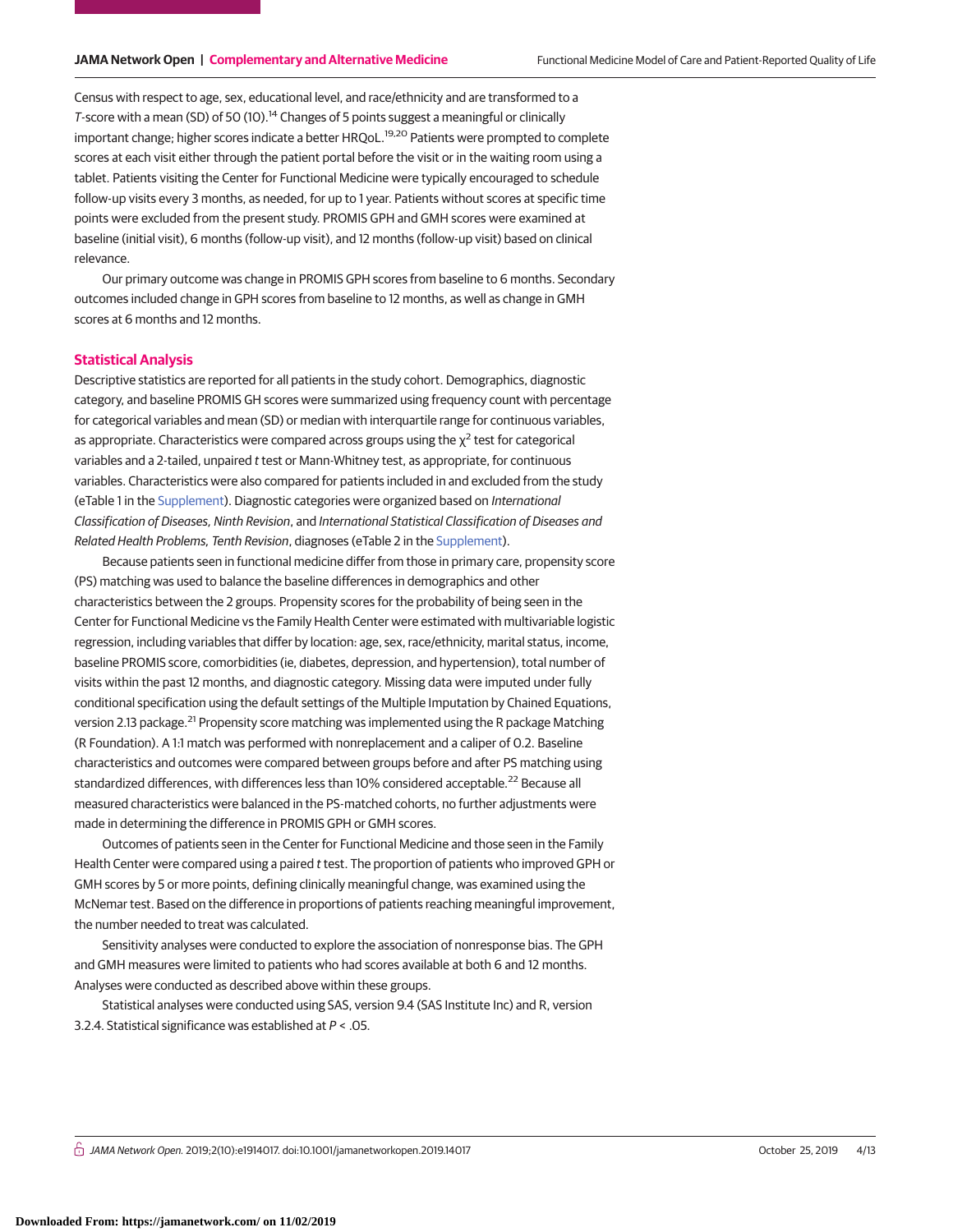## **Results**

In total, 7252 new patients (Family Health Center: 5657 and Center for Functional Medicine: 1595) were included in the present study (Figure 1). Mean (SD) age of all patients was 54.1 (16.0) years, 4780 (65.9%) were women, and 6383 individuals (86.6%) were white. **Table 1** reports the cohort characteristics prior to PS matching. Compared with patients seen at the Center for Functional Medicine, patients seen at the Family Health Center had a higher median (interquartile range [IQR]) income (\$72 874.0 [IQR, \$55 657.0-\$82 802.0]; vs \$59 286.0 [IQR, \$45 787.0-\$72 874.0]; P < .001), higher mean baseline PROMIS GPH scores (mean [SD], 48.75 [8.38] vs 44.81 [8.10]; P < .001) and PROMIS GMH scores (mean [SD], 50.27 [9.08] vs 44.89 [8.88]; P < .001), and higher prevalence of diabetes (1930 of 5657 [34.1%] vs 285 of 1595 [17.9%]; P < .001) and hypertension (2881 of 5657 [50.9%] vs 306 of 1595 [19.2%]; P < .001). Missing data were minimal (<2%) and imputed before PS matching. After PS matching, there were 398 patients in each group and there were no differences in any characteristic included in the PS (**Table 2**). A comparison of patients included in the analyses vs those excluded appears in eTable 1 in the [Supplement.](https://jama.jamanetwork.com/article.aspx?doi=10.1001/jamanetworkopen.2019.14017&utm_campaign=articlePDF%26utm_medium=articlePDFlink%26utm_source=articlePDF%26utm_content=jamanetworkopen.2019.14017)

**Table 3** reports the changes in PROMIS GPH and GMH scores in PS-matched cohorts. At 6 months, patients seen at the Center for Functional Medicine had a significant improvement in their PROMIS GPH scores from 46.18 (8.67) at baseline to 47.77 (8.15) at 6 months in 398 patients (P < .001). The PROMIS GPH mean (SD) change at 6 months was also significantly greater than that

|                                                      | $No.$ $(\%)$                          |                                  |         |
|------------------------------------------------------|---------------------------------------|----------------------------------|---------|
| Characteristic                                       | <b>Center for Functional Medicine</b> | <b>Family Health Center</b>      | P Value |
| Patients, No.                                        | 1595                                  | 5657                             |         |
| Age, mean (SD), y                                    | 49.4 (14.1)                           | 55.4 (16.2)                      | < .001  |
| Women                                                | 1300 (81.5)                           | 3480 (61.5)                      | < .001  |
| White race                                           | 1474 (92.4)                           | 4809 (85.0)                      | 1001    |
| Married                                              | 1101 (69.0)                           | 3652 (64.6)                      | .002    |
| Household income, median (IQR), \$                   | 59 286.0<br>$(45787.0 - 72874.0)$     | 72874.0<br>$(55657.0 - 82802.0)$ | < .001  |
| <b>Diabetes</b>                                      | 285 (17.9)                            | 1930 (34.1)                      | < .001  |
| Depression                                           | 411(25.8)                             | 1362 (24.1)                      | .18     |
| Hypertension                                         | 306 (19.2)                            | 2881 (50.9)                      | < .001  |
| Baseline score, mean (SD)                            |                                       |                                  |         |
| <b>PROMIS GPH</b>                                    | 44.81 (8.10)                          | 48.75 (8.38)                     | < .001  |
| <b>PROMIS GMH</b>                                    | 44.89 (8.88)                          | 50.27 (9.08)                     | < .001  |
| Total visits, mean (SD) No.                          | 5.31(3.01)                            | 4.13(2.29)                       | < .001  |
| Functional medicine diagnostic category <sup>a</sup> |                                       |                                  |         |
| Infection                                            | 250(15.7)                             | 278(4.9)                         | < .001  |
| Autoimmune                                           | 391 (24.5)                            | 334(5.9)                         | < .001  |
| Allergen                                             | 119(7.5)                              | 68(1.2)                          | < .001  |
| Cancer                                               | 111(7.0)                              | 247(4.4)                         | < .001  |
| Hormones                                             | 790 (49.5)                            | 1255 (22.2)                      | < .001  |
| Energy mitochondria                                  | 756 (47.4)                            | 96(1.7)                          | < .001  |
| Nutrition                                            | 43(2.7)                               | 53(0.9)                          | < .001  |
| Mood                                                 | 79 (5.0)                              | 94(1.7)                          | < .001  |
| Neurology                                            | 437 (27.4)                            | 305(5.4)                         | < .001  |
| <b>HEENT</b>                                         | 50(3.1)                               | 137(2.4)                         | .13     |
| <b>CVD</b>                                           | 183(11.5)                             | 1165 (20.6)                      | < .001  |
| Gut                                                  | 657(41.2)                             | 358(6.3)                         | < .001  |
| Skin                                                 | 273(17.1)                             | 212(3.7)                         | < .001  |
| Structure                                            | 374 (23.4)                            | 620(11.0)                        | < .001  |
| Genitourinary                                        | 352(22.1)                             | 357(6.3)                         | 15.001  |
| Trauma                                               | 10(0.6)                               | 66(1.2)                          | .08     |

Abbreviations: Center for Functional Medicine, Cleveland Clinic Center for Functional Medicine; CVD, cardiovascular disease; Family Health Center, Cleveland Clinic Twinsburg Family Health Center; HEENT, head, eyes, ears, nose, and throat; IQR, interquartile range; PROMIS GMH, Patient-Reported Outcome Measurement Information System Global Mental Health; PROMIS GPH, PROMIS Global Physical Health.

<sup>a</sup> Definitions provided in eTable 2 in the [Supplement.](https://jama.jamanetwork.com/article.aspx?doi=10.1001/jamanetworkopen.2019.14017&utm_campaign=articlePDF%26utm_medium=articlePDFlink%26utm_source=articlePDF%26utm_content=jamanetworkopen.2019.14017)

 $\bigcap$  JAMA Network Open. 2019;2(10):e1914017. doi:10.1001/jamanetworkopen.2019.14017 (Reprinted) October 25, 2019 5/13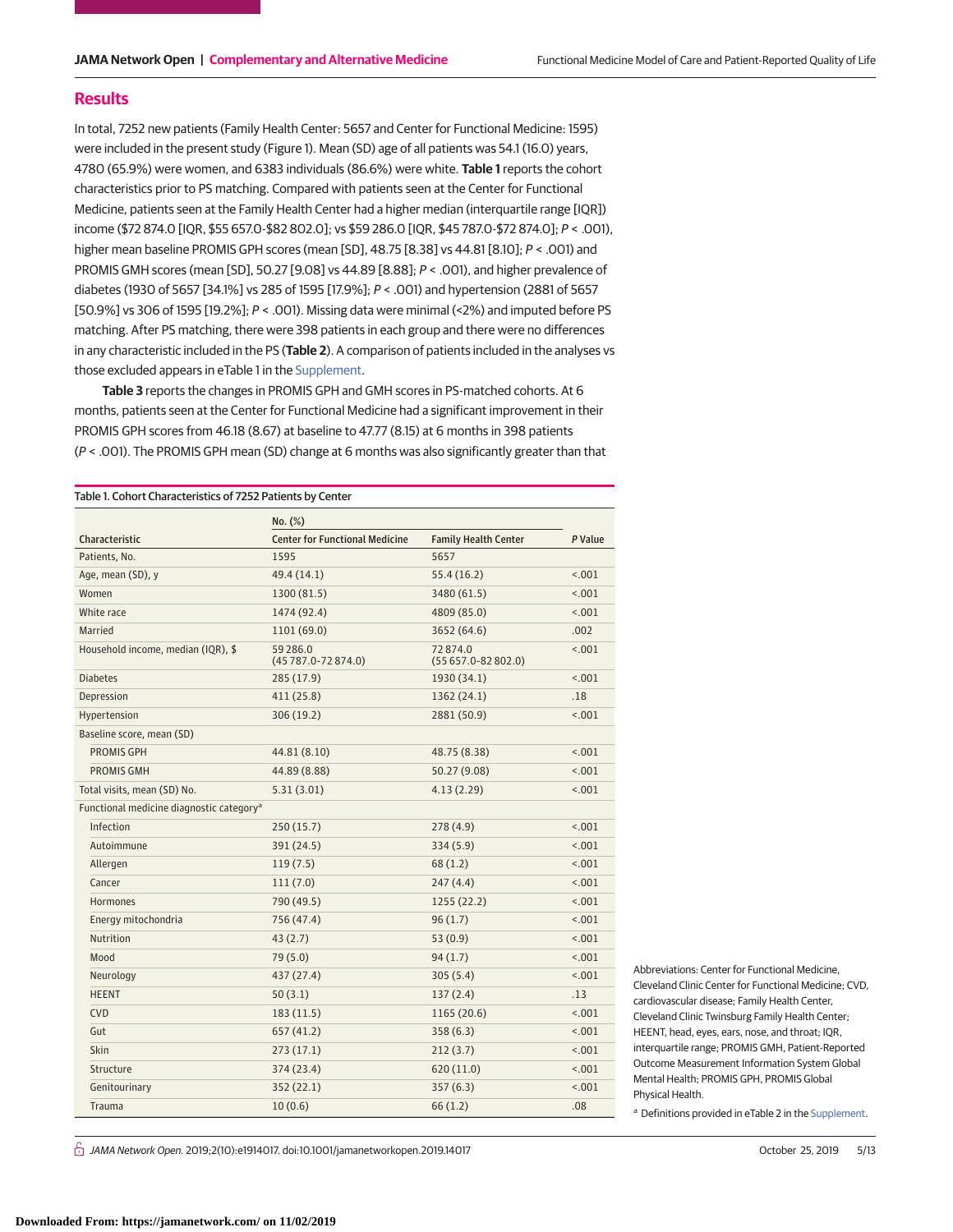seen in patients treated at the Family Health Center (Center for Functional Medicine: 1.59 [6.29] vs Family Health Center: 0.33 [6.09] T-score points in 398 patients;  $P = .004$ ). In addition, more patients seen at the Center for Functional Medicine improved their PROMIS GPH scores by 5 or more points than those seen at the Family Health Center (Center for Functional Medicine: 123 [30.9%] vs Family Health Center: 88 [22.1%]; P = .006; number needed to treat, 11). At 12 months, patients at the Center for Functional Medicine showed improvement in PROMIS GPH similar to that observed at 6 months (from 45.90 [8.33] at baseline to 47.50 [8.49] at 12 months in 220 patients;  $P < .001$ ); however, comparisons with the Family Health Center were not significant. Categorical improvements of PROMIS GPH scores from baseline to 6 months are displayed in the eFigure in the [Supplement.](https://jama.jamanetwork.com/article.aspx?doi=10.1001/jamanetworkopen.2019.14017&utm_campaign=articlePDF%26utm_medium=articlePDFlink%26utm_source=articlePDF%26utm_content=jamanetworkopen.2019.14017)

Patients seen at the Center for Functional Medicine also had significant improvement in their mean (SD) PROMIS GMH scores at 6 months (from 46.53 [8.97] at baseline to 47.84 [8.47] at 6 months in 404 patients;  $P < .001$ ), and the mean (SD) change was also significantly greater than that seen in the Family Health Center (Center for Functional Medicine: 1.31 [6.66] vs Family Health Center: 0.24 [5.98] T-score points in 404 patients; P = .02) (Table 3). In addition, more Center for Functional Medicine patients improved their PROMIS GMH scores by 5 or more points than the Family Health Center (Center for Functional Medicine: 109 [27.0%] vs Family Health Center: 81 [20.0%]; P = .02; number needed to treat, 14). Patients seen at the Center for Functional Medicine exhibited smaller,

Table 2. Characteristics of Propensity Score–Matched Patients With PROMIS GPH Scores at 6 Months

|                                                         | No. (%)                                         |                                    |                                                |  |
|---------------------------------------------------------|-------------------------------------------------|------------------------------------|------------------------------------------------|--|
| Characteristic                                          | <b>Center for Functional</b><br><b>Medicine</b> | <b>Family Health Center</b>        | <b>Standardized</b><br>Difference <sup>a</sup> |  |
| Patients, No.                                           | 398                                             | 398                                |                                                |  |
| Age, mean (SD)                                          | 52.70 (13.54)                                   | 51.81 (16.25)                      | 0.06                                           |  |
| Women                                                   | 302 (75.9)                                      | 301 (75.6)                         | 0.006                                          |  |
| White race                                              | 363 (91.2)                                      | 363 (91.2)                         | 0.001                                          |  |
| Married                                                 | 267 (67.1)                                      | 272 (68.3)                         | 0.027                                          |  |
| Household income, median (IQR), \$                      | 62776.0<br>$(48244.0 - 76831.0)$                | 65 05 2.0<br>$(46432.0 - 72874.0)$ | 0.056                                          |  |
| <b>Diabetes</b>                                         | 100(25.1)                                       | 97 (24.4)                          | 0.017                                          |  |
| Depression                                              | 118 (29.6)                                      | 104(26.1)                          | 0.078                                          |  |
| Hypertension                                            | 107 (26.9)                                      | 104(26.1)                          | 0.017                                          |  |
| Baseline score, mean (SD)                               |                                                 |                                    |                                                |  |
| <b>PROMIS GPH</b>                                       | 46.18 (8.67)                                    | 46.30 (8.85)                       | 0.014                                          |  |
| PROMIS GMH <sup>b</sup>                                 | 46.37 (8.98)                                    | 47.88 (9.29)                       | 0.165                                          |  |
| Total visits, mean (SD), No.                            | 2.58(0.94)                                      | 2.59(1.28)                         | 0.004                                          |  |
| Functional medicine diagnostic<br>category <sup>c</sup> |                                                 |                                    |                                                |  |
| Infection                                               | 27(6.8)                                         | 26(6.5)                            | 0.01                                           |  |
| Autoimmune                                              | 55 (13.8)                                       | 52(13.1)                           | 0.022                                          |  |
| Allergen                                                | 14(3.5)                                         | 12(3.0)                            | 0.028                                          |  |
| Cancer                                                  | 22 (5.5)                                        | 16(4.0)                            | 0.071                                          |  |
| Hormones                                                | 116 (29.1)                                      | 108(27.1)                          | 0.045                                          |  |
| Energy mitochondria                                     | 41(10.3)                                        | 34(8.5)                            | 0.06                                           |  |
| Nutrition                                               | 4(1.0)                                          | 5(1.3)                             | 0.024                                          |  |
| Mood                                                    | 6(1.5)                                          | 6(1.5)                             | 0.001                                          |  |
| Neurology                                               | 59 (14.8)                                       | 53(13.3)                           | 0.043                                          |  |
| <b>HEENT</b>                                            | 8(2.0)                                          | 11(2.8)                            | 0.049                                          |  |
| <b>CVD</b>                                              | 51(12.8)                                        | 44 (11.1)                          | 0.054                                          |  |
| Gut                                                     | 64 (16.1)                                       | 58 (14.6)                          | 0.042                                          |  |
| <b>Skin</b>                                             | 22 (5.5)                                        | 23(5.8)                            | 0.011                                          |  |
| Structure                                               | 64 (16.1)                                       | 57 (14.3)                          | 0.049                                          |  |
| Genitourinary                                           | 42 (10.6)                                       | 38(9.5)                            | 0.033                                          |  |
| Trauma                                                  | 2(0.5)                                          | 3(0.8)                             | 0.032                                          |  |

Abbreviations: Center for Functional Medicine, Cleveland Clinic Center for Functional Medicine; CVD, cardiovascular disease; Family Health Center, Cleveland Clinic Twinsburg Family Health Center; HEENT, head, eyes, ears, nose, and throat; IQR, interquartile range; PROMIS GMH, Patient-Reported Outcome Measurement Information System Global Mental Health; PROMIS GPH, PROMIS Global Physical Health.

- <sup>a</sup> Difference in means or proportions divided by SE; imbalance defined as absolute value greater than 0.10.
- **b** Not included in propensity score match.
- <sup>c</sup> Definitions provided in eTable 2 in the [Supplement.](https://jama.jamanetwork.com/article.aspx?doi=10.1001/jamanetworkopen.2019.14017&utm_campaign=articlePDF%26utm_medium=articlePDFlink%26utm_source=articlePDF%26utm_content=jamanetworkopen.2019.14017)

 $\bigcap$  JAMA Network Open. 2019;2(10):e1914017. doi:10.1001/jamanetworkopen.2019.14017 (Reprinted) October 25, 2019 6/13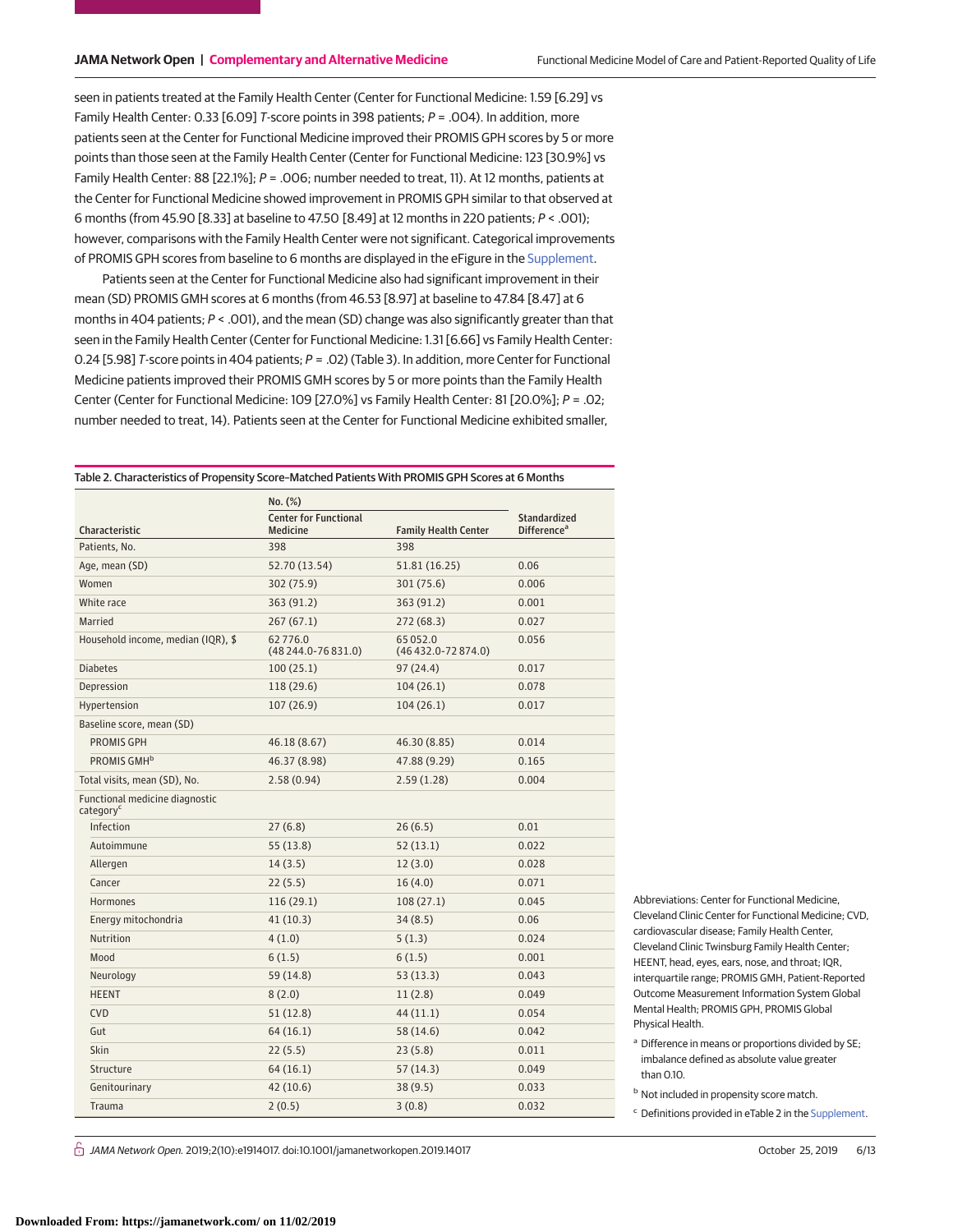nonsignificant improvements in their PROMIS GMH scores at 12 months (from 46.70 [9.21] at baseline to 47.22 [9.33] at 12 months in 223 patients,  $P = .55$ ), and the mean change was not significant compared with patients seen at the Family Health Center (Center for Functional Medicine: 0.53 [7.03] vs Family Health Center: 0.19 [7.15] T-score points in 223 patients; P = .62).

**Figure 2** shows the results of the sensitivity analysis performed on patients with follow-up PROMIS GPH and GMH evaluation at both 6 and 12 months. Mean (SD) baseline PROMIS GPH scores were similar for the Center for Functional Medicine (45.49 [8.51]) and the Family Health Center (45.73 [8.62]) within 91 PS-matched pairs and were below the general US population mean (SD) score of 50.0 (10.0) (Figure 2A). At 6 months and 12 months, patients seen at the Center for Functional Medicine had significantly better mean (SD) PROMIS GPH scores at 6 (47.65 [8.32]) and 12 (48.10 [8.17]) months compared with those seen at the Family Health Center at 6 (46.19 [9.72]) and 12 (46.97 [9.82]) months ( $P = .049$  at 6 months;  $P = .04$  at 12 months). Patients in the functional medicine center with data at both 6 and 12 months demonstrated improvements in PROMIS GPH (mean [SD], 2.61 [6.53]) that were significantly larger compared with patients seen at a family health center (mean [SD], 0.25 [6.54]) (P = .02 in 91 PS-matched pairs). Mean (SD) baseline PROMIS GMH

Table 3. Changes in PROMIS GPH and GMH T-Scores Over Time by Propensity Score–Matched Group

| Mean (SD)                          |                                       |                             |                               |                        |  |
|------------------------------------|---------------------------------------|-----------------------------|-------------------------------|------------------------|--|
| <b>Outcome</b>                     | <b>Center for Functional Medicine</b> | <b>Family Health Center</b> | Difference in Difference (SE) | P Value for Comparison |  |
| <b>PROMIS GPH</b>                  |                                       |                             |                               |                        |  |
| Baseline to 6 mo, No. <sup>a</sup> | 398                                   | 398                         | <b>NA</b>                     | <b>NA</b>              |  |
| T-score                            |                                       |                             |                               |                        |  |
| <b>Baseline</b>                    | 46.18 (8.67)                          | 46.30 (8.85)                | <b>NA</b>                     | .85                    |  |
| 6 mo                               | 47.77 (8.15)                          | 46.63 (8.69)                | <b>NA</b>                     | .049                   |  |
| Change                             | $1.59(6.29)^{b}$                      | 0.33(6.09)                  | $+1.26(0.58)$                 | .004                   |  |
| Improve $\geq$ 5 points, No. (%)   | 123(30.9)                             | 88 (22.1)                   | <b>NA</b>                     | .006                   |  |
| Worsen ≥5 points, No. (%)          | 59 (14.8)                             | 69 (17.3)                   | <b>NA</b>                     | .40                    |  |
| Baseline to 12 mo, No.             | 220                                   | 220                         | <b>NA</b>                     | <b>NA</b>              |  |
| T-score                            |                                       |                             |                               |                        |  |
| <b>Baseline</b>                    | 45.90 (8.33)                          | 44.67 (8.48)                | <b>NA</b>                     | .12                    |  |
| $12 \text{ mo}$                    | 47.50 (8.49)                          | 45.76 (9.09)                | <b>NA</b>                     | .04                    |  |
| Change                             | $1.60(6.05)^{b}$                      | 1.09(6.57)                  | $+0.51(0.81)$                 | .41                    |  |
| Improve ≥5 points, No. (%)         | 54(24.5)                              | 56(25.5)                    | <b>NA</b>                     | .91                    |  |
| Worsen ≥5 points, No. (%)          | 28(12.7)                              | 36(16.4)                    | <b>NA</b>                     | .33                    |  |
| <b>PROMIS GMH</b>                  |                                       |                             |                               |                        |  |
| Baseline to 6 mo, No.              | 404                                   | 404                         | <b>NA</b>                     | <b>NA</b>              |  |
| T-score                            |                                       |                             |                               |                        |  |
| <b>Baseline</b>                    | 46.53 (8.97)                          | 46.38 (9.00)                | <b>NA</b>                     | .80                    |  |
| 6 mo                               | 47.84 (8.47)                          | 46.62 (9.11)                | <b>NA</b>                     | .04                    |  |
| Change                             | $1.31(6.66)^b$                        | 0.24(5.98)                  | $+1.07(0.62)$                 | .02                    |  |
| Improve $\geq$ 5 points, No. (%)   | 109(27.0)                             | 81(20.0)                    | <b>NA</b>                     | .02                    |  |
| Worsen ≥5 points, No. (%)          | 61(15.1)                              | 70(17.3)                    | <b>NA</b>                     | .46                    |  |
| Baseline to 12 mo, No.             | 223                                   | 223                         | <b>NA</b>                     | <b>NA</b>              |  |
| T-score                            |                                       |                             |                               |                        |  |
| <b>Baseline</b>                    | 46.70 (9.21)                          | 46.54 (12.12)               | <b>NA</b>                     | .86                    |  |
| $12 \text{ mo}$                    | 47.22 (9.33)                          | 46.73 (10.29)               | <b>NA</b>                     | .58                    |  |
| Change                             | 0.53(7.03)                            | 0.19(7.15)                  | $+0.34(0.93)$                 | .62                    |  |
| Improve ≥5 points, No. (%)         | 53 (23.8)                             | 52(23.3)                    | <b>NA</b>                     | .99                    |  |
| Worsen ≥5 points, No. (%)          | 46 (20.6)                             | 54(24.2)                    | <b>NA</b>                     | .42                    |  |

Abbreviations: Center for Functional Medicine, Cleveland Clinic Center for Functional Medicine; Family Health Center, Cleveland Clinic Twinsburg Family Health Center; NA, not applicable; PROMIS GMH, Patient-Reported Outcome Measurement Information System Global Mental Health; PROMIS GPH, PROMIS Global Physical Health.

<sup>a</sup> Primary outcome.

 $<sup>b</sup>$  Statistically significant improvement within location group,  $P < .05$ ; P value from paired</sup> t test and McNemar test.

 $\bigcap$  JAMA Network Open. 2019;2(10):e1914017. doi:10.1001/jamanetworkopen.2019.14017 (Reprinted) October 25, 2019 7/13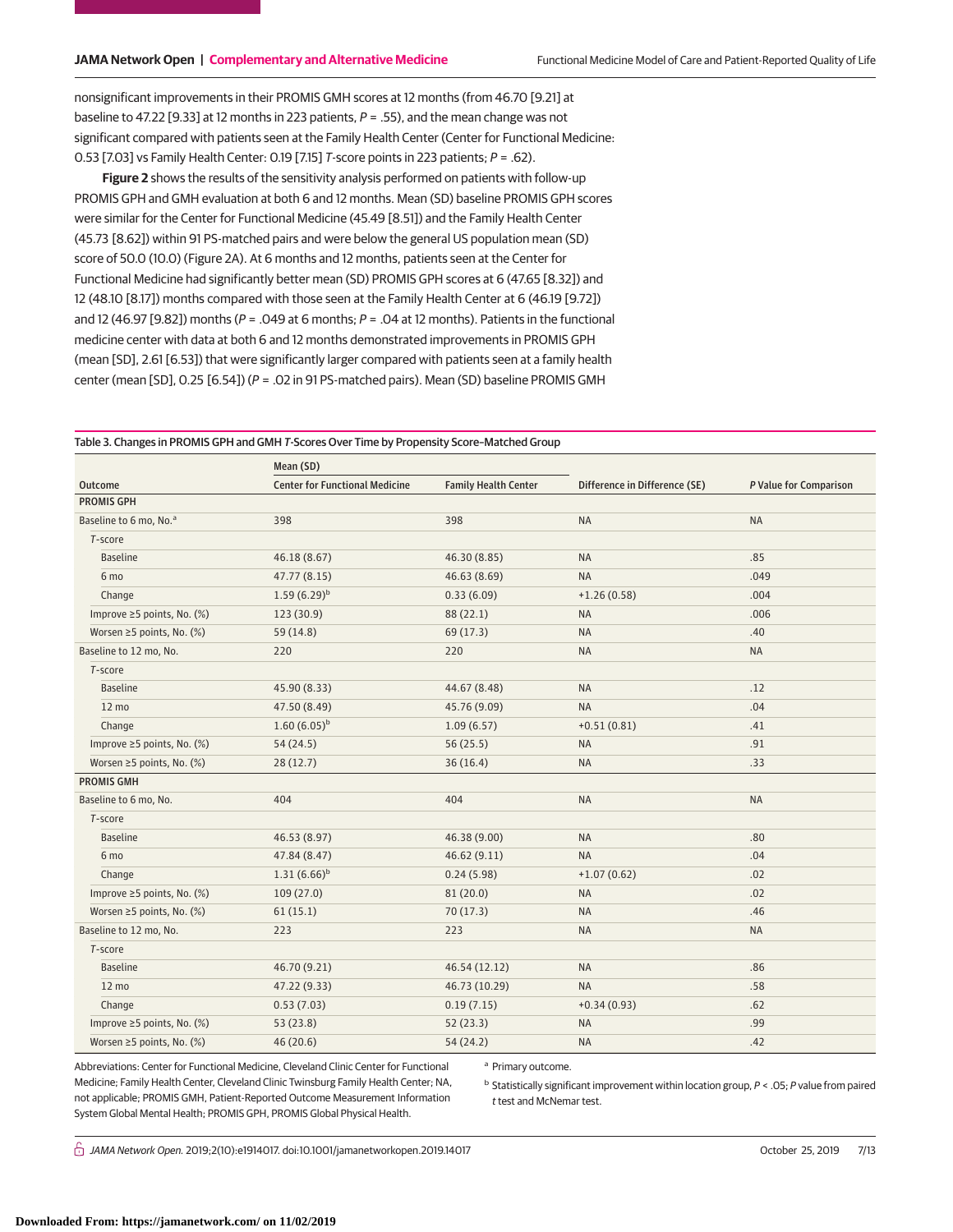scores were also similar for both centers within 97 PS-matched pairs (Center for Functional Medicine: 45.92 [9.74]; Family Health Center: 47.29 [10.26]) and were also below the general US population mean score of 50 (Figure 2B). Patients seen at the Center for Functional Medicine only had significantly better PROMIS GMH scores at 6 months compared with those seen at the Family Health Center (Center for Functional Medicine: 47.35 [9.02] vs Family Health Center: 44.82 [10.18]; P = .049). Categorical improvements of PROMIS GPH scores from baseline to 12 months in patients with 6-month data are displayed in the eFigure in the [Supplement.](https://jama.jamanetwork.com/article.aspx?doi=10.1001/jamanetworkopen.2019.14017&utm_campaign=articlePDF%26utm_medium=articlePDFlink%26utm_source=articlePDF%26utm_content=jamanetworkopen.2019.14017)

The mean (SD) 6-month GPH score for patients with scores measured at 6 and 12 months (46.93 [9.05]; n = 182) was not statistically different from the mean (SD) 6-month GPH score for patients with scores at 6 but not 12 months (47.34  $[8.31]$ ; n = 664) ( $P = .58$ ). Likewise, the mean (SD) 6-month GMH score for patients with scores at 6 and 12 months (46.55 [9.75]; n = 194) was not statistically different from the mean (SD) 6-month GMH score for patients with scores at 6 but not 12 months (47.40 [8.66];  $n = 669$ ) ( $P = .27$ ).

# **Discussion**

To date, the evidence to support the functional medicine model of care has been anecdotal, primarily published as case reports.<sup>23,24</sup> Peer-reviewed evidence for functional medicine is based on specific interventions used by the model, including nutrition,<sup>25</sup> lifestyle,<sup>26</sup> or medications and dietary supplements (monotherapy or polytherapy).<sup>27</sup> To our knowledge, this study is also the first systematic attempt to collect data from patients using validated measures to understand the association of HRQoL with the functional medicine model of care.

In this study, the functional medicine model of care was significantly associated with improved longitudinal PROMIS GPH scores in patients at 6 months, and these improvements remained significant for up to 12 months. Patients seen at the Center for Functional Medicine were more likely to experience a clinically meaningful change (change of  $\geq$ 5 points) in their PROMIS GPH scores at 6 months, which were less likely to decrease over time. Comparing PROMIS GPH scores with those from the Family Health Center, patients seen at the Center for Functional Medicine experienced a significant longitudinal benefit for up to 12 months. However, a more robust sample size and consistent longitudinal tracking of patients are warranted to confirm this finding. The functional

Figure 2. Continuous Change in Patient-Reported Outcome Measurement Information System (PROMIS) Global Physical Health (GPH) and Global Mental Health (GMH) T-Scores at 6 and 12 Months





A, Continuous change in PROMIS GPH T-scores at baseline, 6 months, and 12 months in propensity score–matched patients (n = 91) in the functional medicine and family health care centers with scores at each time point. B, Continuous change in PROMIS GMH T-scores at baseline, 6 months, and 12 months in propensity score–matched patients (n = 97) in the functional medicine and family health care centers with scores at each

time point. Change of 5 or more points was considered clinically meaningful on PROMIS Global Health T-score scales. Vertical lines represent SEs.

<sup>a</sup> Significant between-group differences,  $P < .05$ .

 $\bigcap$  JAMA Network Open. 2019;2(10):e1914017. doi:10.1001/jamanetworkopen.2019.14017 (Reprinted) October 25, 2019 8/13

**Downloaded From: https://jamanetwork.com/ on 11/02/2019**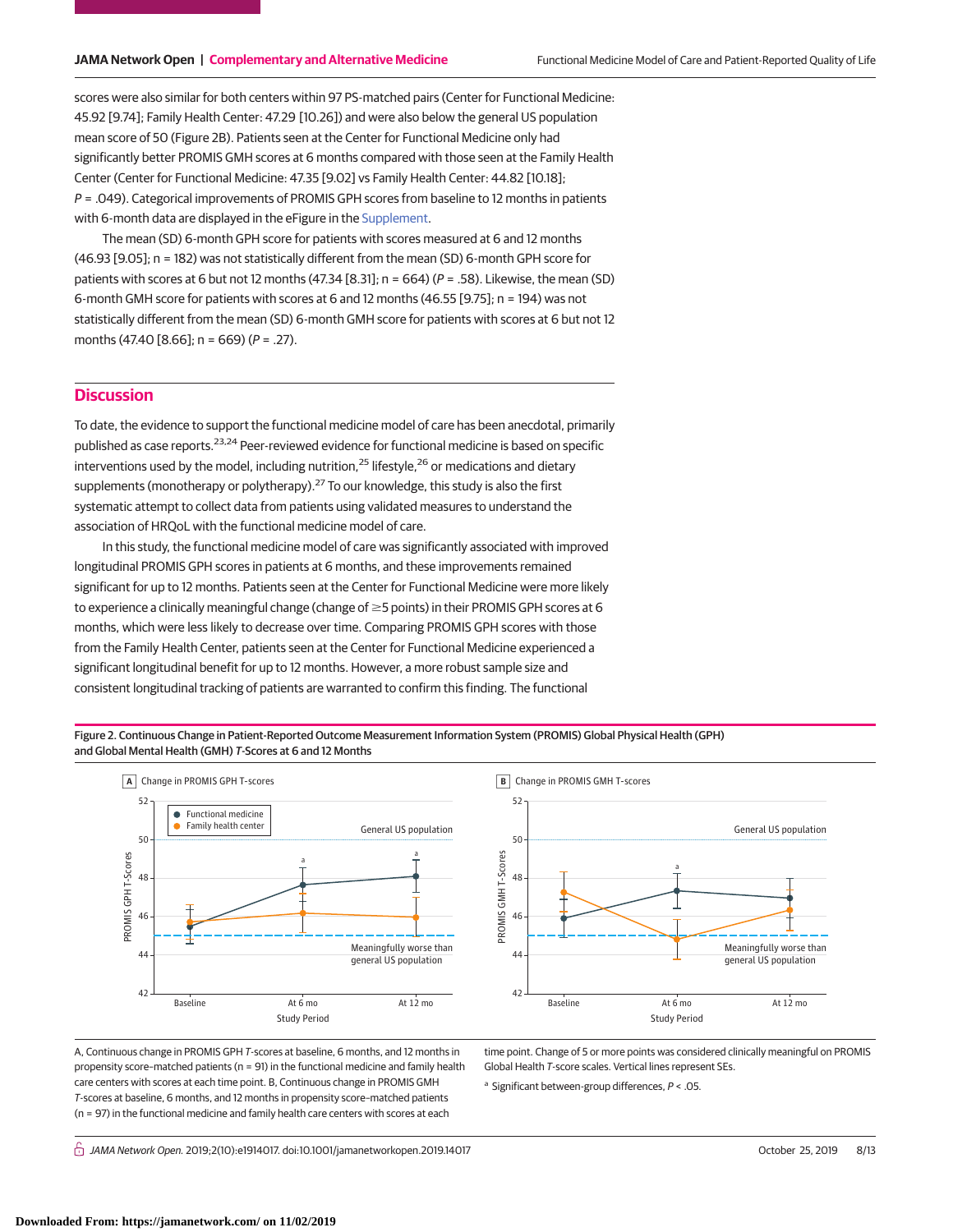medicine model of care also significantly improved short-term PROMIS GMH scores in patients and demonstrated a larger association than care received in a primary care setting; however, long-term improvements were not statistically significant.

Several factors may have contributed to improvements in HRQoL associated with the functional medicine model of care. First, improvements in HRQoL associated with the functional medicine model of care may be due to the model itself. Functional medicine addresses chronic disease by delivering precision medicine. The ability to deliver precision medicine relies on one's capability to not only collect data, but also organize it in a way that extracts an understanding of a patient's biological processes and then maps these processes to human disease.<sup>28,29</sup> The delivery of precision medicine also requires the ability to focus treatment around specific factors associated with a patient's symptoms. The formal definition of functional medicine was first introduced in 1991 and tracks with the more recent precision medicine initiative.<sup>11,28,29</sup> The use of the word function within the name is "aligned with the evolving understanding that disease is an endpoint and function is a process."<sup>11(p25)</sup> The functional medicine model uses a systems-based approach to care that looks upstream of a patient's symptoms and considers the complex web of interactions within a patient's history, physiologic status, genetics, lifestyle, and environment, and contributes to their physical and mental functional status.<sup>11</sup> The organization of this information within an operating system affords trained caregivers the opportunity to develop patient-specific management strategies to improve function through nutritional, behavioral, and lifestyle interventions. Studies have suggested an association between biological pathways, genes, and molecular markers and quality-of-life domains (eg, physical function, fatigue, pain, emotional function, social function, and overall quality of life).<sup>30</sup>

Although not inherent to all functional medicine practices, the Center for Functional Medicine requires that all new patients see a registered dietitian and health coach, in addition to a clinician, as part of their initial visit. Patients also have the option to meet with a behavioral health therapist as part of any visit. Dietitians and health coaches are integral because they address the nutritional, psychological, and social aspects of patients' illnesses and promote long-term self-management, which are components needed for the treatment of various chronic conditions.<sup>31</sup> This clinical operational structure is different from that delivered in conventional medicine where health coaches are not available and scheduling a visit with a registered dietitian may not be recommended and/or available. In addition, the findings reported herein may not be representative of other functional medicine private practices, because multidisciplinary teams are not ubiquitous.

Second, patients seen in the Center for Functional Medicine may be different from those seeking primary care in a family health center. Our attempt to circumvent this bias was to PS match patients from each center based on certain variables; however, there may be unmeasured confounders associated with the reported outcomes. For example, patients who request to be seen at the Center for Functional Medicine may be more motivated to make a nutrition-, lifestyle-, or behavior-related change in their life. Success with such change is associated with patient activation measures relating to engagement and self-management opportunities.<sup>32-34</sup> Higher patient activation is also associated with individuals who perceive that they have an unmet need as it relates to their medical care.<sup>33</sup> Patients seeking functional medicine may have exhausted all available opportunities in conventional medicine to manage or mitigate their chronic disease and perceive functional medicine as their only recourse. Therefore, patients seen in the functional medicine setting may be more engaged and adherent to treatment recommendations. Evidence also suggests that greater patient activation is associated with higher income and more education.<sup>33</sup> However, the median income level for patients seeking functional medicine was significantly lower (\$13 588 less) than for those seeking care in a family health center before PS matching.

In addition, there may be factors contributing to positive healing in patients receiving functional medicine care unrelated to the treatment received, including inherent patient bias toward the efficacy of the model of care, visits in a newer facility or at Cleveland Clinic main campus, or the duration of the initial patient visit. At the initial visit, patients have 60 to 75 minutes of clinician time compared with a much shorter duration in conventional care. Taken together, all of these

 $\bigcap$  JAMA Network Open. 2019;2(10):e1914017. doi:10.1001/jamanetworkopen.2019.14017 (Reprinted) October 25, 2019 9/13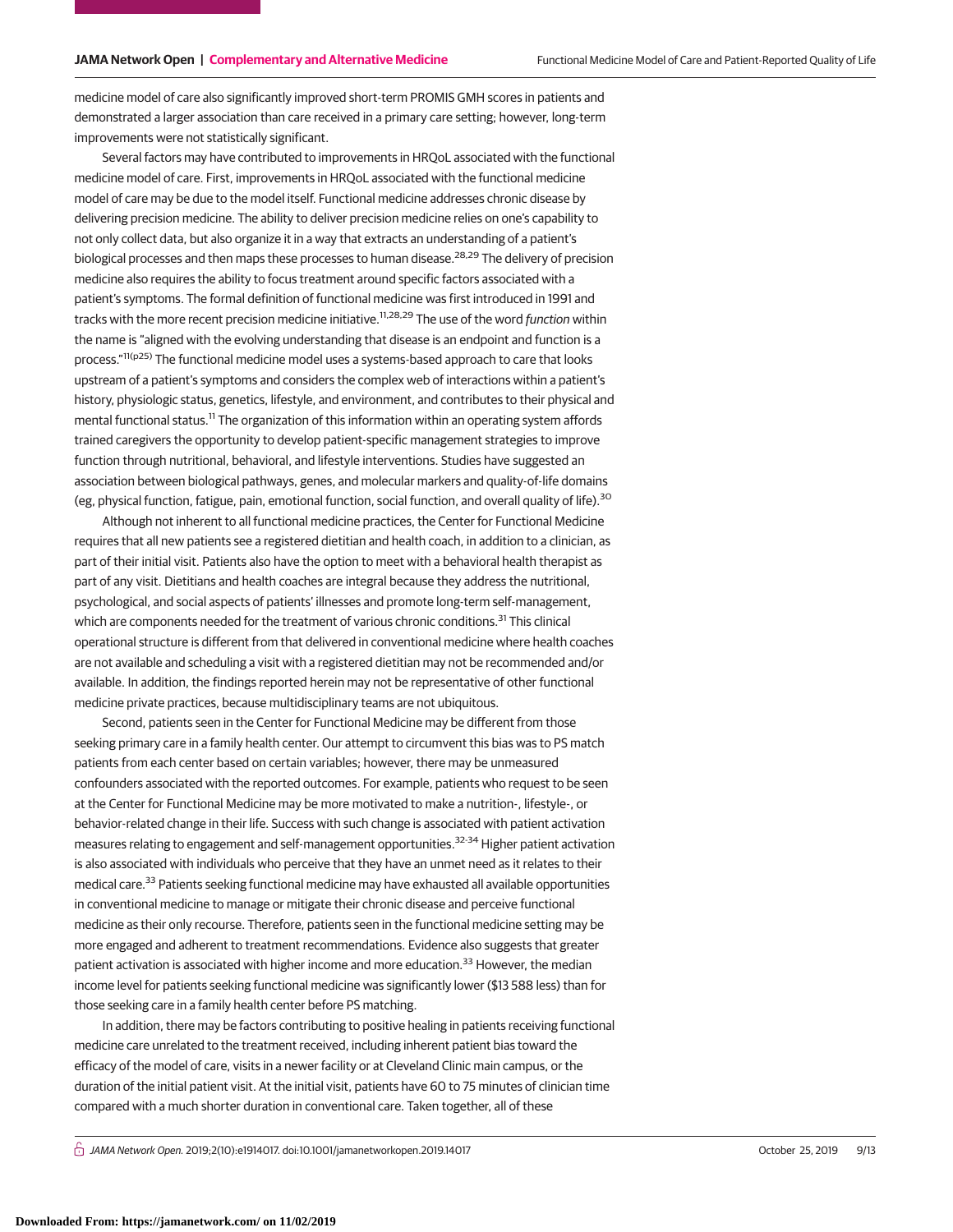considerations may have been associated with possible bias of patient-reported outcomes involved in this study.

Third, improvements in HRQoL associated with the functional medicine model of care may be owing to therapeutic partnerships that caregivers build with the patients that empower the patients to be stewards of their health. This process is a shift away from the traditional disease-focused approach to a patient-centered approach that uses the patient's story to create lasting change. The cultivation of a therapeutic partnership between the patient and their caregivers begins at the initial visit, which is substantially longer than an initial visit in a primary care setting. In the functional medicine setting, trained caregivers connect with patients by developing a strong rapport, fostering open communication, and developing a healing language rooted in empathy.<sup>35</sup> Therapeutic partnerships enable patients to become active participants in their care alongside their caregivers rather than bystanders, which may be associated with both satisfaction<sup>36</sup> and outcomes most likely owing to altered self-management and adherence to therapies.<sup>37</sup>

Fourth, improvements in HRQoL associated with the functional medicine model of care may be owing to ascertainment bias whereby patients with follow-up at 6 and 12 months may be those improving owing to treatment adherence or belief in the model of care. Conversely, patients without follow-up may be less adherent or may not believe that functional medicine can help them. It is also possible that patients who did not complete long-term follow-up received benefit from the initial recommendations and felt better. There was no plan for gathering longitudinal data on patients without follow-up. Ultimately, patients without follow-up were excluded from the overall analysis. This bias may not be associated with patients seen at the Family Health Center, because they are receiving routine care or physicals vs study follow-up.

Future studies related to the functional medicine model of care would examine its delivery to determine how it may be associated with proximal (eg, patient and clinician satisfaction and treatment adherence) and distal (eg, symptom burden and total cost of care) outcomes.<sup>37,38</sup> In addition, studies that examine outcomes related to the use of ancillary services provided by a dietitian and health coach (frequency and duration of visits and content discussion) are warranted.

#### **Limitations**

There are several limitations to this study. First, PS matching of patients on several variables resulted in the loss of eligible patients. However, this step was necessary owing to differences in the patient populations. As a result, generalizations regarding PS-matched Functional Medicine and Family Health Center patients to all patients in those groups should be avoided. Second, despite various analyses, there were no adjustments for multiple comparisons. The results of our exploratory study are hypothesis generating and focused on magnitudes of differences rather than statistical significance. Third, we recognize that a nonresponse bias exists with respect to the longitudinal collection of PROMIS GPH and GMH scores at 12 months. Further analyses are warranted to evaluate longitudinal outcomes.

# **Conclusions**

The present study suggests that the functional medicine model of care may have beneficial and sustainable associations with improved HRQoL in patients as measured by PROMIS GPH and GMH scores. The use of PROMIS measures may provide timely information on a patient's global health and could improve chronic disease management.

## **ARTICLE INFORMATION**

**Accepted for Publication:** September 8, 2019. **Published:** October 25, 2019. doi[:10.1001/jamanetworkopen.2019.14017](https://jama.jamanetwork.com/article.aspx?doi=10.1001/jamanetworkopen.2019.14017&utm_campaign=articlePDF%26utm_medium=articlePDFlink%26utm_source=articlePDF%26utm_content=jamanetworkopen.2019.14017)

 $\bigcap$  JAMA Network Open. 2019;2(10):e1914017. doi:10.1001/jamanetworkopen.2019.14017 (Reprinted) October 25, 2019 10/13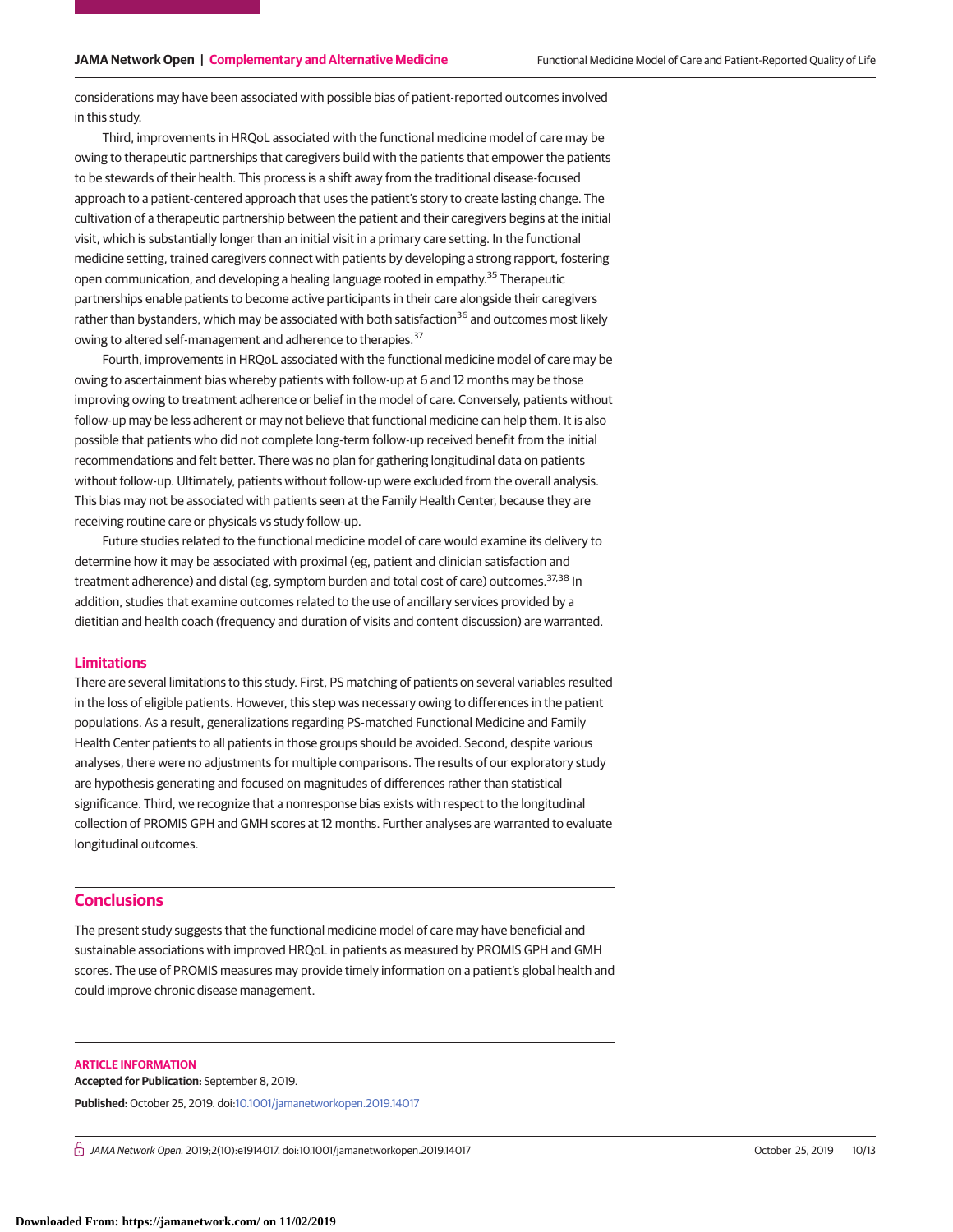**Open Access:** This is an open access article distributed under the terms of the [CC-BY License.](https://jamanetwork.com/journals/jamanetworkopen/pages/instructions-for-authors#SecOpenAccess/?utm_campaign=articlePDF%26utm_medium=articlePDFlink%26utm_source=articlePDF%26utm_content=jamanetworkopen.2019.14017) © 2019 Beidelschies M et al.JAMA Network Open.

**Corresponding Author:** Michelle Beidelschies, PhD, Center for Functional Medicine, Cleveland Clinic, 9500 Euclid Ave, Cleveland, OH 44195 [\(beidelm2@ccf.org\)](mailto:beidelm2@ccf.org).

**Author Affiliations:** Center for Functional Medicine, Cleveland Clinic, Cleveland, Ohio (Beidelschies, Alejandro-Rodriguez); Quantitative Health Sciences, Cleveland Clinic, Cleveland, Ohio (Ji, Lapin); Institute for Functional Medicine, Federal Way, Washington (Hanaway); Community Care, Cleveland Clinic, Cleveland, Ohio (Rothberg).

**Author Contributions:** Dr Beidelschies had full access to all of the data in the study and takes responsibility for the integrity of the data and the accuracy of the data analysis.

Concept and design: Beidelschies, Alejandro-Rodriguez, Lapin, Hanaway, Rothberg.

Acquisition, analysis, or interpretation of data: Beidelschies, Ji, Lapin, Hanaway, Rothberg.

Drafting of the manuscript: Beidelschies, Alejandro-Rodriguez, Ji, Hanaway.

Critical revision of the manuscript for important intellectual content: Beidelschies, Lapin, Hanaway, Rothberg.

Statistical analysis: Ji, Lapin, Hanaway.

Administrative, technical, or material support: Beidelschies, Alejandro-Rodriguez, Hanaway.

Supervision: Alejandro-Rodriguez, Lapin, Hanaway, Rothberg.

**Conflict of Interest Disclosures:** Dr Beidelschies reported receiving personal fees from Cleveland HeartLab Inc outside the submitted work; in addition, Dr Beidelschies had a patent (No. 20110269150) issued. Dr Lapin reported receiving grants from the PhRMA Foundation, Teva Pharmaceutical Industries, Novartis Pharmaceuticals, and the National Institutes of Health outside the submitted work. Dr Hanaway reported serving as paid educational consultant and teaching for the Institute for Functional Medicine. No other disclosures were reported.

**Additional Contributions:** Mark Hyman, MD, and Elizabeth Bradley, MD (Cleveland Clinic Center for Functional Medicine), reviewed the manuscript. We thank our colleagues at Cleveland Clinic Twinsburg Family Health Center for granting access to their PROMIS data. No compensation was received.

#### **REFERENCES**

**1**. Buttorff C, Ruder T, Bauman M. Multiple Chronic Conditions in the United States. Santa Monica, CA: RAND Corporation; 2014.

**2**. Paez KA, Zhao L, Hwang W. Rising out-of-pocket spending for chronic conditions: a ten-year trend. Health Aff (Millwood). 2009;28(1):15-25. doi[:10.1377/hlthaff.28.1.15](https://dx.doi.org/10.1377/hlthaff.28.1.15)

**3**. Lehnert T, Heider D, Leicht H, et al. Review: health care utilization and costs of elderly persons with multiple chronic conditions. Med Care Res Rev. 2011;68(4):387-420. doi[:10.1177/1077558711399580](https://dx.doi.org/10.1177/1077558711399580)

**4**. Cuckler GA, Sisko AM, Poisal JA, et al. National health expenditure projections, 2017-26: despite uncertainty, fundamentals primarily drive spending growth. Health Aff (Millwood). 2018;37(3):482-492. doi[:10.1377/hlthaff.](https://dx.doi.org/10.1377/hlthaff.2017.1655) [2017.1655](https://dx.doi.org/10.1377/hlthaff.2017.1655)

**5**. Eisenberg DM, Burgess JD. Nutrition education in an era of global obesity and diabetes: thinking outside the box. Acad Med. 2015;90(7):854-860. doi[:10.1097/ACM.0000000000000682](https://dx.doi.org/10.1097/ACM.0000000000000682)

**6**. Clarke CA, Frates J, Pegg Frates E. Optimizing lifestyle medicine health care delivery through enhanced interdisciplinary education. Am J Lifestyle Med. 2016;10(6):401-405. doi[:10.1177/1559827616661694](https://dx.doi.org/10.1177/1559827616661694)

**7**. Cresci G, Beidelschies M, Tebo J, Hull A. Educating future physicians in nutritional science and practice: the time is now.J Am Coll Nutr. 2019;38(5):387-394. doi[:10.1080/07315724.2018.1551158](https://dx.doi.org/10.1080/07315724.2018.1551158)

**8**. Kris-Etherton PM, Akabas SR, Bales CW, et al. The need to advance nutrition education in the training of health care professionals and recommended research to evaluate implementation and effectiveness. Am J Clin Nutr. 2014;99(5)(suppl):1153S-1166S. doi[:10.3945/ajcn.113.073502](https://dx.doi.org/10.3945/ajcn.113.073502)

**9**. Devries S, Agatston A, Aggarwal M, et al. A deficiency of nutrition education and practice in cardiology. Am J Med. 2017;130(11):1298-1305. doi[:10.1016/j.amjmed.2017.04.043](https://dx.doi.org/10.1016/j.amjmed.2017.04.043)

**10**. Bland J. Defining function in the functional medicine model. [Integr Med \(Encinitas\)](https://www.ncbi.nlm.nih.gov/pubmed/28223904). 2017;16(1):22-25.

**11**. Institute for Functional Medicine. Functional medicine determines how and why illness occurs and restores health by addressing the root causes of disease for each individual. [https://www.ifm.org/functional-medicine/.](https://www.ifm.org/functional-medicine/) Accessed April 10, 2019.

**12**. von Elm E, Altman DG, Egger M, Pocock SJ, Gøtzsche PC, Vandenbroucke JP; STROBE Initiative. The Strengthening the Reporting of Observational Studies in Epidemiology (STROBE) Statement: guidelines for reporting observational studies. Int J Surg. 2014;12(12):1495-1499. doi[:10.1016/j.ijsu.2014.07.013](https://dx.doi.org/10.1016/j.ijsu.2014.07.013)

 $\bigcap$  JAMA Network Open. 2019;2(10):e1914017. doi:10.1001/jamanetworkopen.2019.14017 (Reprinted) October 25, 2019 11/13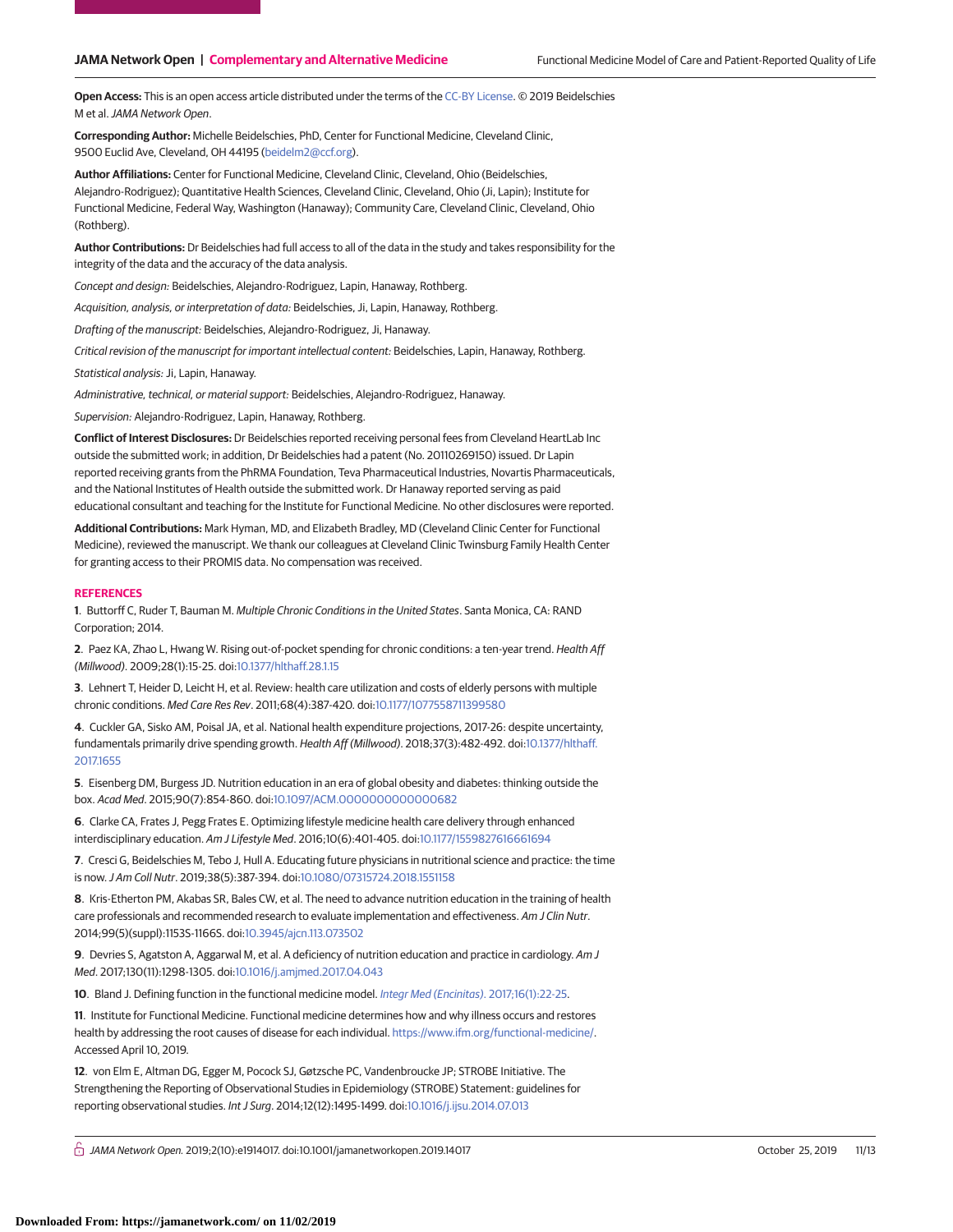**13**. Katzan I, Speck M, Dopler C, et al. The Knowledge Program: an innovative, comprehensive electronic data capture system and warehouse. [AMIA Annu Symp Proc](https://www.ncbi.nlm.nih.gov/pubmed/22195124). 2011;2011:683-692.

**14**. Cella D, Riley W, Stone A, et al; PROMIS Cooperative Group. The Patient-Reported Outcomes Measurement Information System (PROMIS) developed and tested its first wave of adult self-reported health outcome item banks: 2005-2008.J Clin Epidemiol. 2010;63(11):1179-1194. doi[:10.1016/j.jclinepi.2010.04.011](https://dx.doi.org/10.1016/j.jclinepi.2010.04.011)

**15**. Hays RD, Bjorner JB, Revicki DA, Spritzer KL, Cella D. Development of physical and mental health summary scores from the Patient-Reported Outcomes Measurement Information System (PROMIS) global items. Qual Life Res. 2009;18(7):873-880. doi[:10.1007/s11136-009-9496-9](https://dx.doi.org/10.1007/s11136-009-9496-9)

**16**. National Institutes of Health. HealthMeasures. [http://www.healthmeasures.net.](http://www.healthmeasures.net) Accessed September 20, 2018.

**17**. Schalet BD, Hays RD, Jensen SE, Beaumont JL, Fries JF, Cella D. Validity of PROMIS physical function measured in diverse clinical samples.J Clin Epidemiol. 2016;73:112-118. doi[:10.1016/j.jclinepi.2015.08.039](https://dx.doi.org/10.1016/j.jclinepi.2015.08.039)

**18**. Hays RD, Revicki DA, Feeny D, Fayers P, Spritzer KL, Cella D. Using linear equating to map PROMIS Global Health Items and the PROMIS-29 V2.0 Profile Measure to the Health Utilities Index Mark 3. Pharmacoeconomics. 2016;34(10):1015-1022. doi[:10.1007/s40273-016-0408-x](https://dx.doi.org/10.1007/s40273-016-0408-x)

**19**. Yost KJ, Eton DT, Garcia SF, Cella D. Minimally important differences were estimated for six Patient-Reported Outcomes Measurement Information System-Cancer scales in advanced-stage cancer patients. J Clin Epidemiol. 2011;64(5):507-516. doi[:10.1016/j.jclinepi.2010.11.018](https://dx.doi.org/10.1016/j.jclinepi.2010.11.018)

**20**. Norman GR, Sloan JA, Wyrwich KW. Interpretation of changes in health-related quality of life: the remarkable universality of half a standard deviation. Med Care. 2003;41(5):582-592. doi[:10.1097/01.MLR.0000062554.](https://dx.doi.org/10.1097/01.MLR.0000062554.74615.4C) [74615.4C](https://dx.doi.org/10.1097/01.MLR.0000062554.74615.4C)

**21**. van Buuren S, Groothuis-Oudshoorn K. Mice: multivariate imputation by chained equations in R.J Stat Softw. 2011;45(3):1-67. doi[:10.18637/jss.v045.i03](https://dx.doi.org/10.18637/jss.v045.i03)

**22**. Austin PC. Balance diagnostics for comparing the distribution of baseline covariates between treatment groups in propensity-score matched samples. Stat Med. 2009;28(25):3083-3107. doi[:10.1002/sim.3697](https://dx.doi.org/10.1002/sim.3697)

**23**. Plotnikoff G, Barber M. Refractory depression, fatigue, irritable bowel syndrome, and chronic pain: a functional medicine case report. Perm J[. 2016;20\(4\):15-242.](https://www.ncbi.nlm.nih.gov/pubmed/27768569)

**24**. Bergman N, Riley DS, Beidelschies M. Diet and lifestyle recommendations for the treatment of chronic cough and chronic disease. BMJ Case Rep. 2018;2018:bcr-2017-223685. doi[:10.1136/bcr-2017-223685](https://dx.doi.org/10.1136/bcr-2017-223685)

**25**. Wang DD, Hu FB. Precision nutrition for prevention and management of type 2 diabetes. Lancet Diabetes Endocrinol. 2018;6(5):416-426. doi[:10.1016/S2213-8587\(18\)30037-8](https://dx.doi.org/10.1016/S2213-8587(18)30037-8)

**26**. Rippe JM. Lifestyle medicine: the health promoting power of daily habits and practices. Am J Lifestyle Med. 2018;12(6):499-512. doi[:10.1177/1559827618785554](https://dx.doi.org/10.1177/1559827618785554)

**27**. Bulaj G, Ahern MM, Kuhn A, Judkins ZS, Bowen RC, Chen Y. Incorporating natural products, pharmaceutical drugs, self-care and digital/mobile health technologies into molecular-behavioral combination therapies for chronic diseases. Curr Clin Pharmacol. 2016;11(2):128-145. doi[:10.2174/1574884711666160603012237](https://dx.doi.org/10.2174/1574884711666160603012237)

**28**. National Research Council. Toward Precision Medicine: Building a Knowledge Network for Biomedical Research and a New Taxonomy of Disease. Washington, DC: National Academies Press; 2011.

**29**. Collins FS, Varmus H. A new initiative on precision medicine. N Engl J Med. 2015;372(9):793-795. doi[:10.1056/](https://dx.doi.org/10.1056/NEJMp1500523) [NEJMp1500523](https://dx.doi.org/10.1056/NEJMp1500523)

**30**. Sprangers MA, Thong MS, Bartels M, et al; GeneQol Consortium. Biological pathways, candidate genes, and molecular markers associated with quality-of-life domains: an update. Qual Life Res. 2014;23(7):1997-2013. doi[:10.](https://dx.doi.org/10.1007/s11136-014-0656-1) [1007/s11136-014-0656-1](https://dx.doi.org/10.1007/s11136-014-0656-1)

**31**. Pearson ML, Mattke S, Shaw R, Ridgely MS, Wiseman SH. Patient self-management support programs: an evaluation. Final contract report (prepared by RAND Health under contract No. 282-00-0005): AHRQ publication No. 08-0011. Rockville, MD: Agency for Healthcare Research and Quality; November 2007.

**32**. Hibbard JH, Greene J. What the evidence shows about patient activation: better health outcomes and care experiences; fewer data on costs. Health Aff (Millwood). 2013;32(2):207-214. doi[:10.1377/hlthaff.2012.1061](https://dx.doi.org/10.1377/hlthaff.2012.1061)

**33**. Hibbard JH, Cunningham PJ. How engaged are consumers in their health and health care, and why does it matter? Res Brief[. 2008;8\(8\):1-9.](https://www.ncbi.nlm.nih.gov/pubmed/18946947)

**34**. Hibbard JH, Mahoney ER, Stock R, Tusler M. Do increases in patient activation result in improved selfmanagement behaviors? Health Serv Res. 2007;42(4):1443-1463. doi[:10.1111/j.1475-6773.2006.00669.x](https://dx.doi.org/10.1111/j.1475-6773.2006.00669.x)

**35**. Leyton E. The Healing Relationship: Creating Effective Doctor-Patient Relationships. Gig Harbor, WA: Institute for Functional Medicine; 2010.

 $\bigcap$  JAMA Network Open. 2019;2(10):e1914017. doi:10.1001/jamanetworkopen.2019.14017 (Reprinted) October 25, 2019 12/13